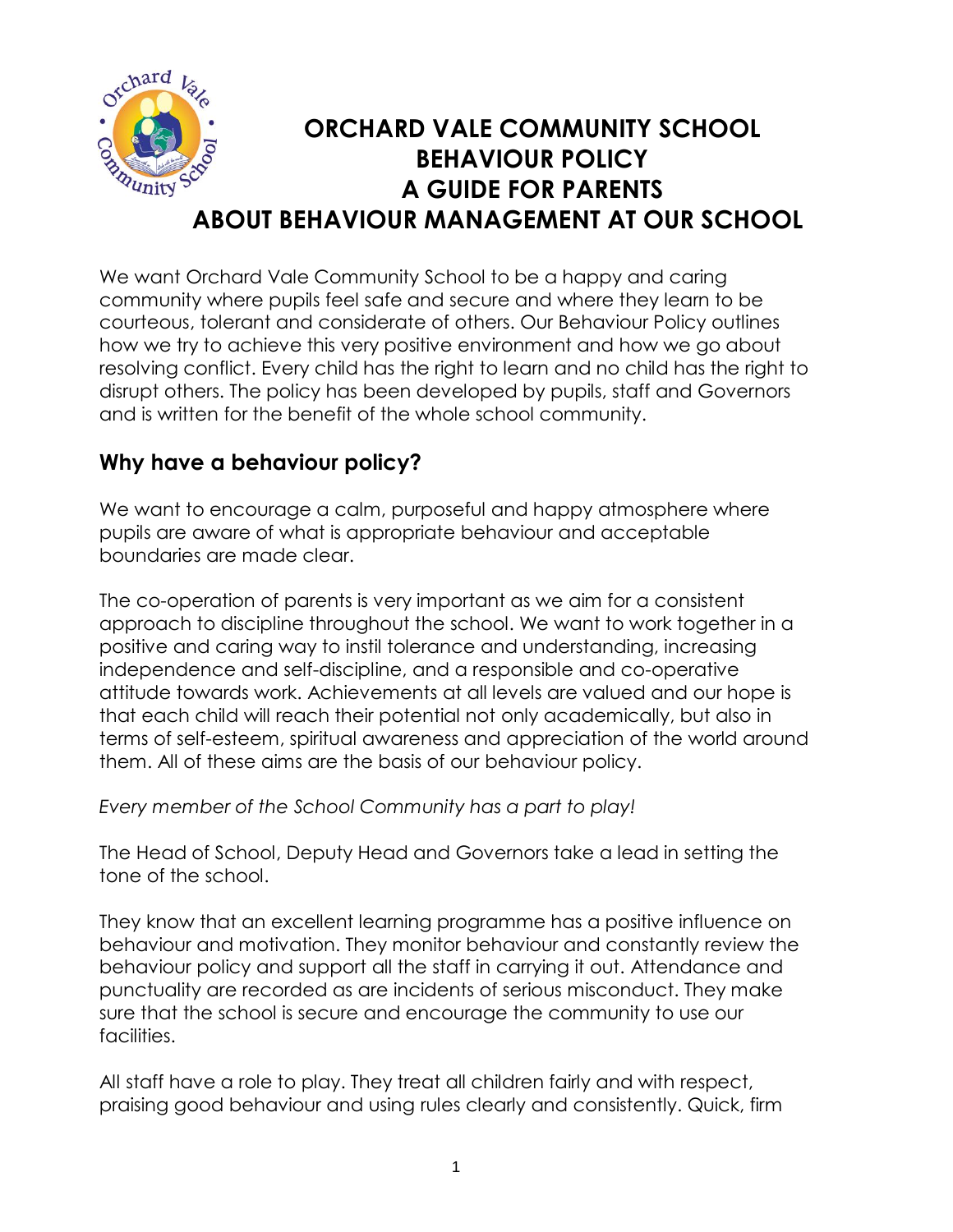action is taken where necessary. They do their best to provide pupils with a safe and pleasant environment, physically and emotionally. Children and parents are involved as we work together for a common purpose. Teaching staff provide challenging, interesting lessons so that pupils reach the highest standards of achievement. They give pupils opportunity to discuss behaviour and develop a set of rules for their particular class.

Pupils have their part to play. They work to the best of their ability, allowing others to do the same. They are co-operative and treat both adults and other children with respect. A growing sense of responsibility is encouraged towards their work, their environment and their conduct. They play an important role in deciding on the school's code of behaviour.

Parents are vital in pursuing the school's behaviour aims. They can make sure their children come to school in good health, regularly and punctually (this includes taking holidays out of term time). Any absences are explained quickly. It's great when parents are interested in their children's work and support them in homework and reading. Parents can encourage independence and self-discipline by giving children increasing responsibility as they get older. They need to be realistic about their children's abilities, offering lots of encouragement and praise, and keeping a good relationship with the school, ready to discuss progress or problems. Parents accept responsibility for the conduct of their child and provide a good role model whilst on the school site.

#### **Encouraging good behaviour**

Pupils are more likely to behave well if they are happy in their school work, which should be neither too hard nor too easy. If they have definite goals to aim for and know that their effort is rewarded, then they feel good about themselves. Good work and good behaviour can be shared with the rest of the class, or with the Deputy or Head of School. They can have their name in the Happy Book, take part in celebration assemblies, gain team points, stickers or certificates which go into their Records of Achievement.

Positive news is fed back to parents. We want the children to feel important as individuals and to know that they are listened to. They learn that if they work hard and behave well they will receive recognition. There is plenty of opportunity for pupils to take responsibility for themselves and to make choices. Happy play at break times is encouraged both by the facilities we provide and by organising clubs and games. We are committed to making school a bright, stimulating place which is well cared for and secure.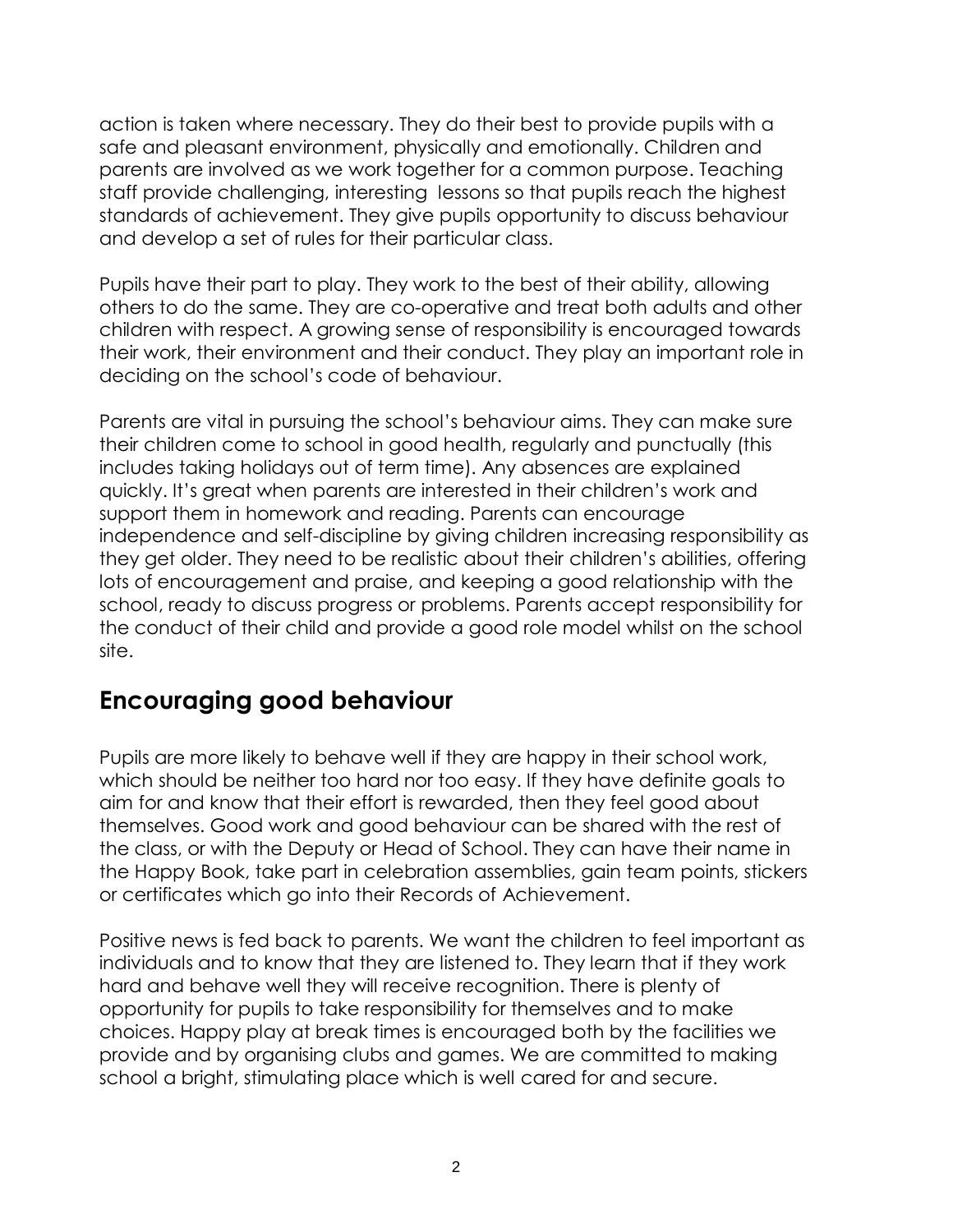### **Keeping the lines of communication open**

It's important that everyone involved in the life of the school feels they are able to discuss their concerns. Staff have regular meetings and parents can talk to teachers before and after school.

The 'Home/School Link' book can be used to communicate with parents and of course there are parents' meetings throughout the year where the pupil may also be involved.

New parents are offered home visits. There are regular newsletters and an annual report which charts each pupil's progress both socially and academically. We have parent governors who are always ready to listen and support parents' views. Pupils have plenty of opportunities to discuss behaviour issues; both through the Health, R.E. and P.S.E. curriculum and informally in 'Circle Time' which is a classroom-based discussion held regularly.

Classes often have a confidential 'class concerns' box, where pupils communicate their worries. Finally, there are constant informal opportunities during the day when pupils can talk to any member of staff if they have a worry or niggle.

Miss Felgate's role is to support these conversations individually with pupils or, where appropriate, in small groups.

#### **How the children can sort out their own difficulties**

We try to help the children to sort out their own problems. They are encouraged to be assertive, to express their feelings and to resolve conflict without resorting to violence, swearing or abuse. This is the strategy we suggest if a conflict arises:

Each child has a turn to say: -

- What the others have done to upset them
- How they feel about it
- How they would like them to behave in future

The others are encouraged to listen with no interruptions and to maintain eyecontact.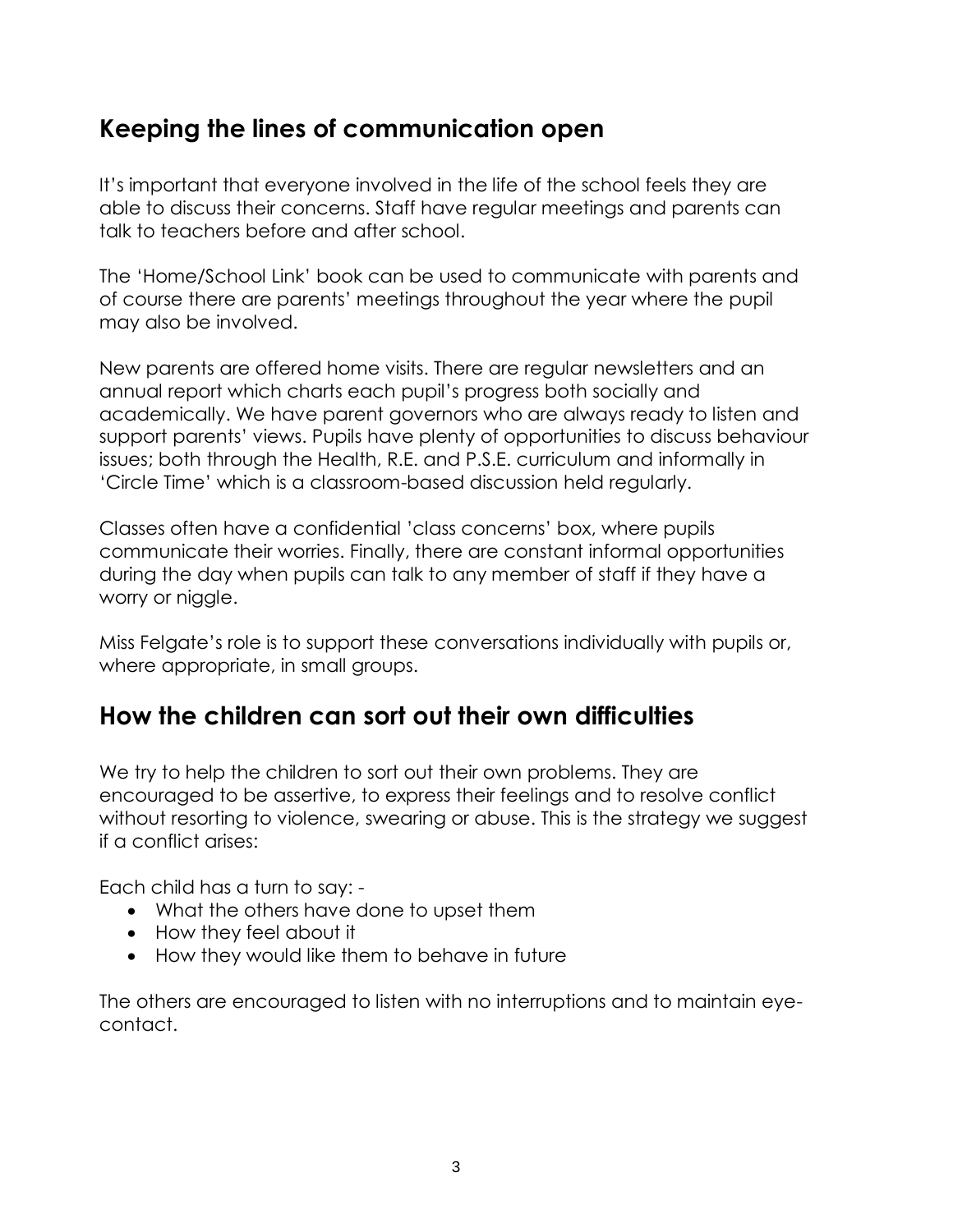The adult is the referee, making sure turns are taken. If the children can't resolve the conflict then the adult can decide to make a judgement and take appropriate action.

# **What if?**

Each class has clear rules about what happens when a pupil misbehaves, either by being aggravating or by repeated and persistent misbehaviour.

# **Sanctions**

Whilst we expect most children to follow the rewards system and enjoy the whole process, there are some individuals who will require strategies to help them to learn to develop more positive behaviour habits. Sanctions are intended to help this small group and are designed to give children every possible chance to reflect and turn their behaviour around. Staff will try to offer strategies to these children to help them develop a more positive approach.

A 5 steps sanctions procedure is in place across the school, although there are variations in presentation between the key stages so that they are age appropriate (ie in the Nursery this starts with 3 'clouds', moving to 5 in Reception, reflecting Steps 1-3 mainly).

The STEPs are part of the general class routines in key stage 1 and 2 and are fully explained to all pupils.

- Step 1 Gentle reminder stating inappropriate behaviour
- Step 2 Firm reminder
- Step 3 Miss 5 minutes' playtime
- Step 4 Move to another class for a short period to work
- Step 5 Involve senior staff/ head teacher and contact parents

Staff are encouraged to move clearly and consistently through the steps in order to avoid escalation.

This allows children time to take responsibility and reflect on and change their behaviour, and is a very effective behaviour management tool. Children can work themselves off steps by re-thinking and re-adjusting their behaviour at any stage in the STEPS process.